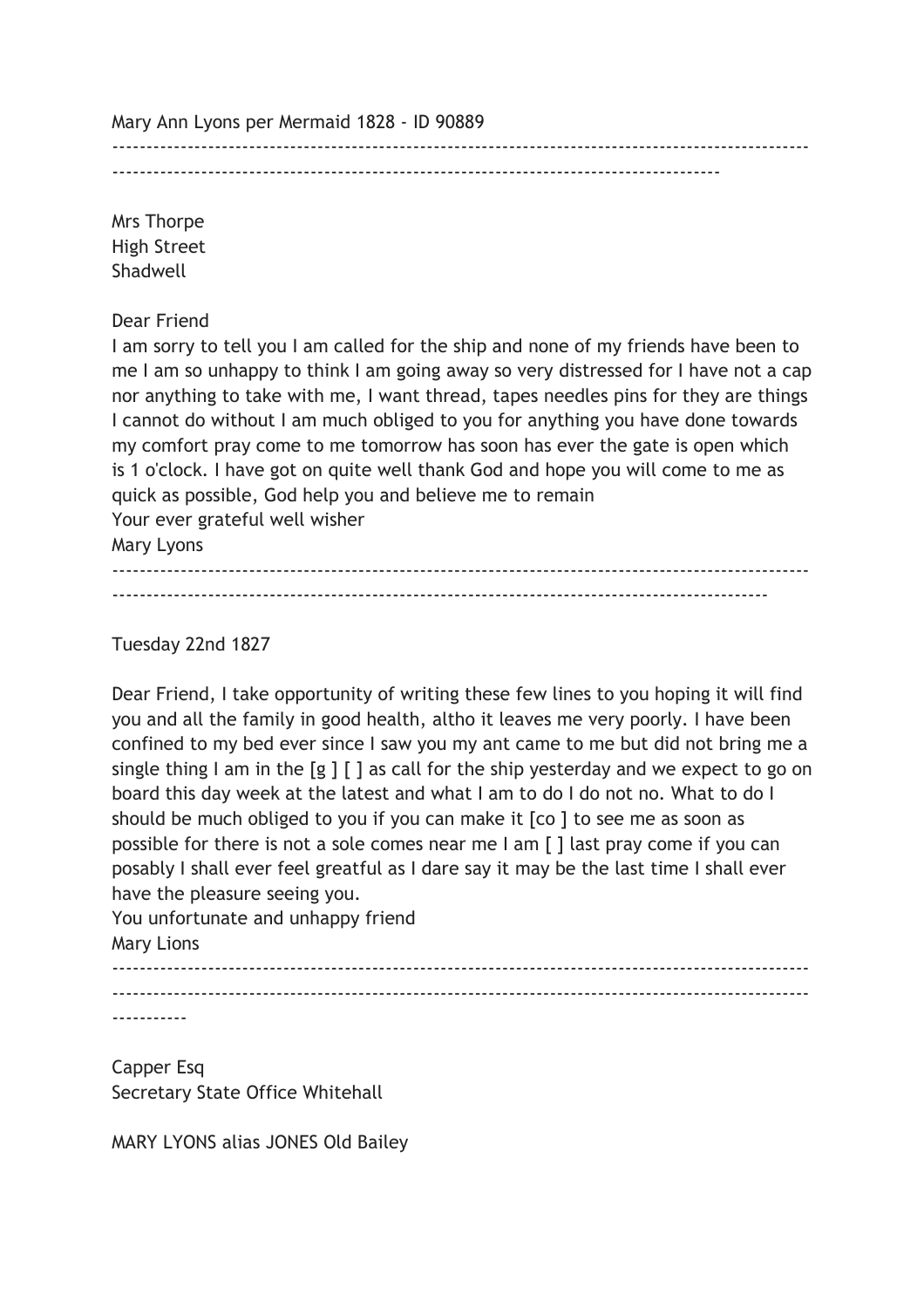Dear Sir

I beg to enclose two letter from the unfortunate and deluded MARY LYONS or JONES in whose behalf the Petition of Mrs Thorpe was presented and when humane conduct does honour to her heart in her humble walk of life, if you think any benefit would result from thus being attached to the Petition which I fear from her letter is rejected, apologising for the trouble I thus give you.

I remain respectfully Dear Sir yours very [ ] Frederick Shore Nodin

23 Crutch[ ] 1st February 1828 ------------------------------------------------------------------------------------------------------  $-$ -------

To the Most Noble Marquis Landsdown Principle Secretary of State

The humble Petition of ANN THORP of 81 Shadwell High Street in behalf of MARY ANN LYONS

## Most humbly Sheweth

That MARY ANN LYONS now a prisoner in Newgate under sentence of transportation for robbery live with your humble Petitioner as servant for upwards of two years and afterwards with Peter Duval whose certificate is annexed and from whose service said MARY ANN LYONS again returned to your Petitioner until March 1827 when at the instigation of an Aunt who was no doubt desirous to obtain the small trifle due to her for wages she finally quitted your Petitioner.

That this said Aunt afterwards turned her out of doors friendless and penniless and fearful of returning to your Petitioner by whom she would have been [ ] after so quitting her former service fell as your Petitioner presumes afterwards into bad company and became guilty of the crime for which she had been sentenced. That your humble Petitioner state that during the period of said MARY ANN LYONS being with her she was a virtuous honest girl and your humble Petitioner being actuated by motives of charity towards the unfortunate girl being an orphan and without any friends in this country to assist her most humbly supplicates your Lordships for a mitigation of her sentence and that her youth and inexperience may plead in her behalf and your humble Petitioner will receive the unfortunate girl into her service and your humble Petitioner as in duty bound will for ever pray. Signed

Ann Thorp